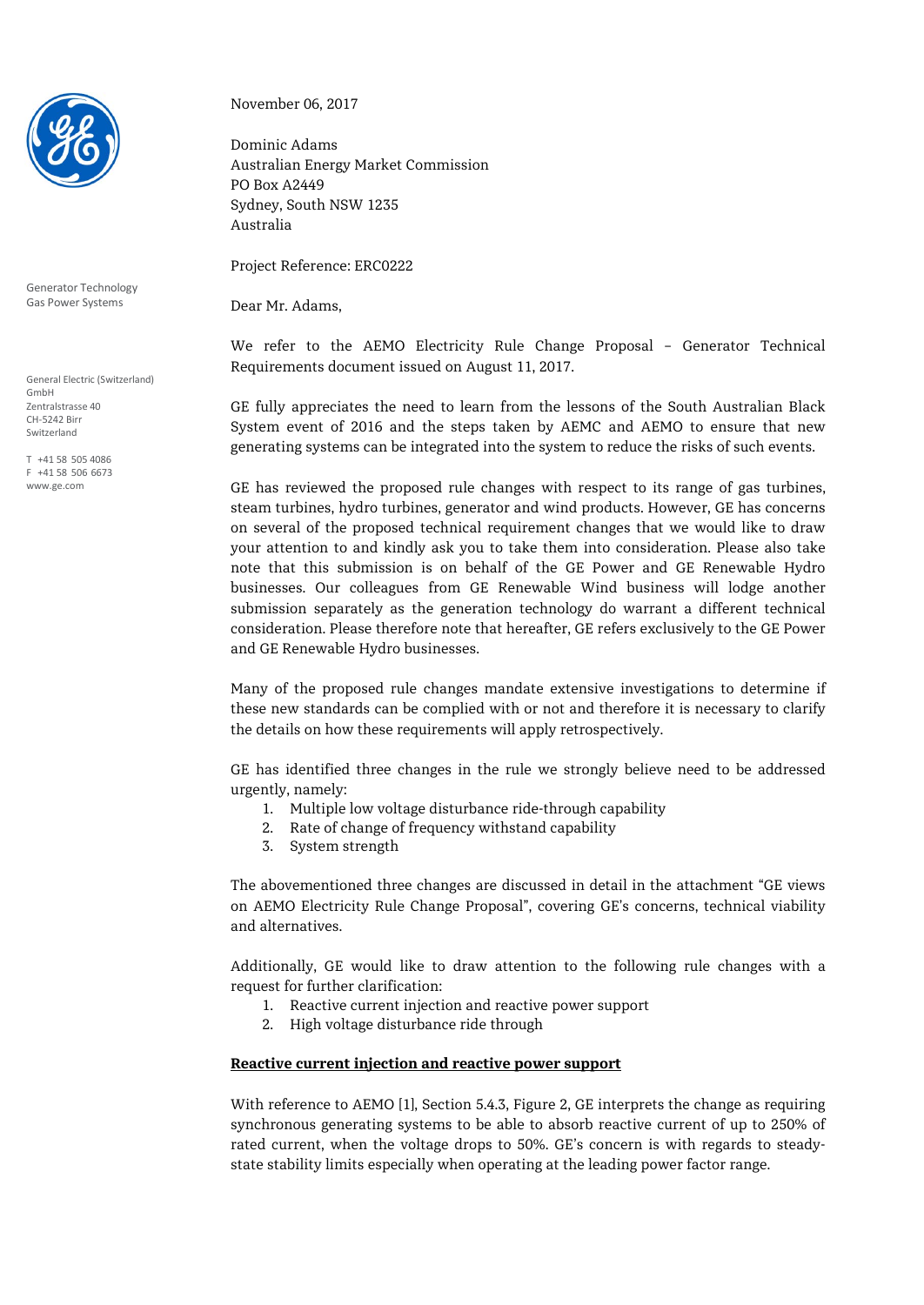

Letter to Dominic Adams November 06, 2017 Page 2 of 4

Referring to the typical synchronous generating system power-chart below, the amount of reactive power that can be absorbed without violating the steady-state stability limit (red line) of the unit depends on several factors such as:

- The external reactance Xe (grid and transformer).
- The generator synchronous reactance Xd.
- Generator terminal voltage V.
- The active power P being generated.

Typical steady-state stability limit and power chart for synchronous generators



GE would like to have further clarification on how the abovementioned technical limitation and operating constraints are considered in this rule change and if further technical parameters will be provided for generators to assess compliance to this proposed standard.

#### **High voltage disturbance ride through**

With reference to AEMO [1], Section 5.6.3, Figure 5 and Table 6, GE interprets the change as requiring synchronous generating systems to be able to withstand over-voltages in the range of 110-115% for 1200s. GE's concern is with regards to V/Hz over-fluxing design of transformers and generators. According the IEEE [2], a typical V/Hz protection for synchronous generator is shown in the figure below. The proposed change does not mention if this standard also requires the consideration of simultaneous underfrequency disturbance. If an under-frequency disturbance of 47.5 Hz for 2 minutes, according to NER Rules S5.2.5.3, is considered with an overvoltage of 115%, this will lead to a V/Hz of 1.21pu, causing the V/Hz protection relay to trip the unit.

GE would like to have further clarification on how the abovementioned technical limitation and operating constraints are considered in this rule change and if further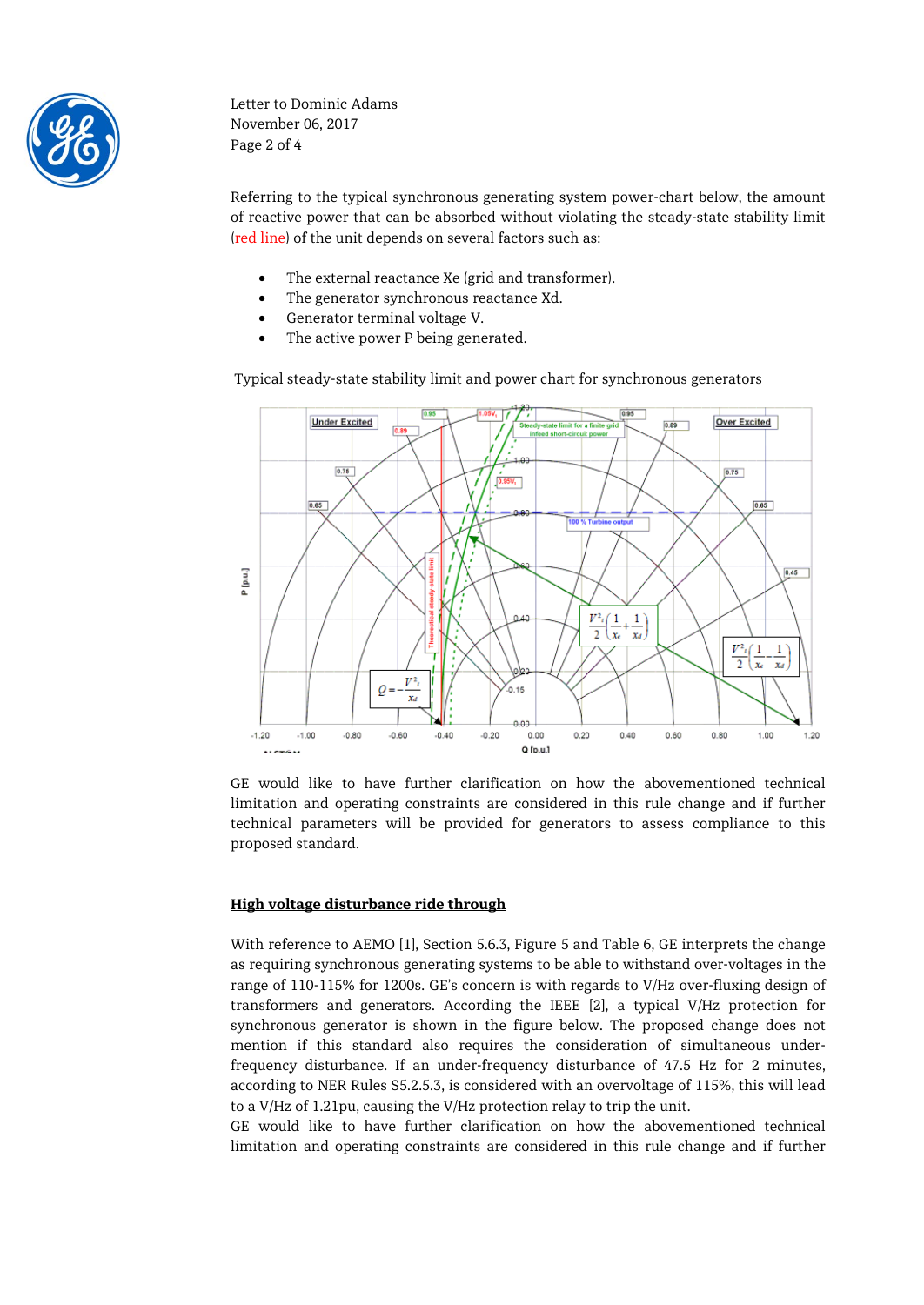

Letter to Dominic Adams November 06, 2017 Page 3 of 4

technical parameters will be provided for generators to assess compliance to this proposed standard.

Typical V/Hz protection for synchronous generators.



GE furthermore provides in this submission, our opinion to the Questions 3 and 4 tabled by AEMC in [3].

Question 3: Proposed changes to generator access standards

For each of AEMO's technical recommendations set out in Appendix B:

- Do you agree with AEMO's analysis of the issue in relation to the proposed change to the access standard? GE – We have our concerns. Please refer to the attachment of our submission "GE views on AEMO Electricity Rule Change Proposal".
- Would the proposed change address the issue raised by AEMO? If not, what alternative solutions are there? GE – We have proposed some alternatives. Please refer to the attachment of our submission "GE views on AEMO Electricity Rule Change Proposal".
- Does the proposed change represent an unnecessary barrier to entry, having regard to the costs imposed by the change and the technical capabilities of different technologies?

GE- We believe some of the rule changes (e.g. multiple low voltage disturbance ride through) will incur significant cost and technological challenges. Please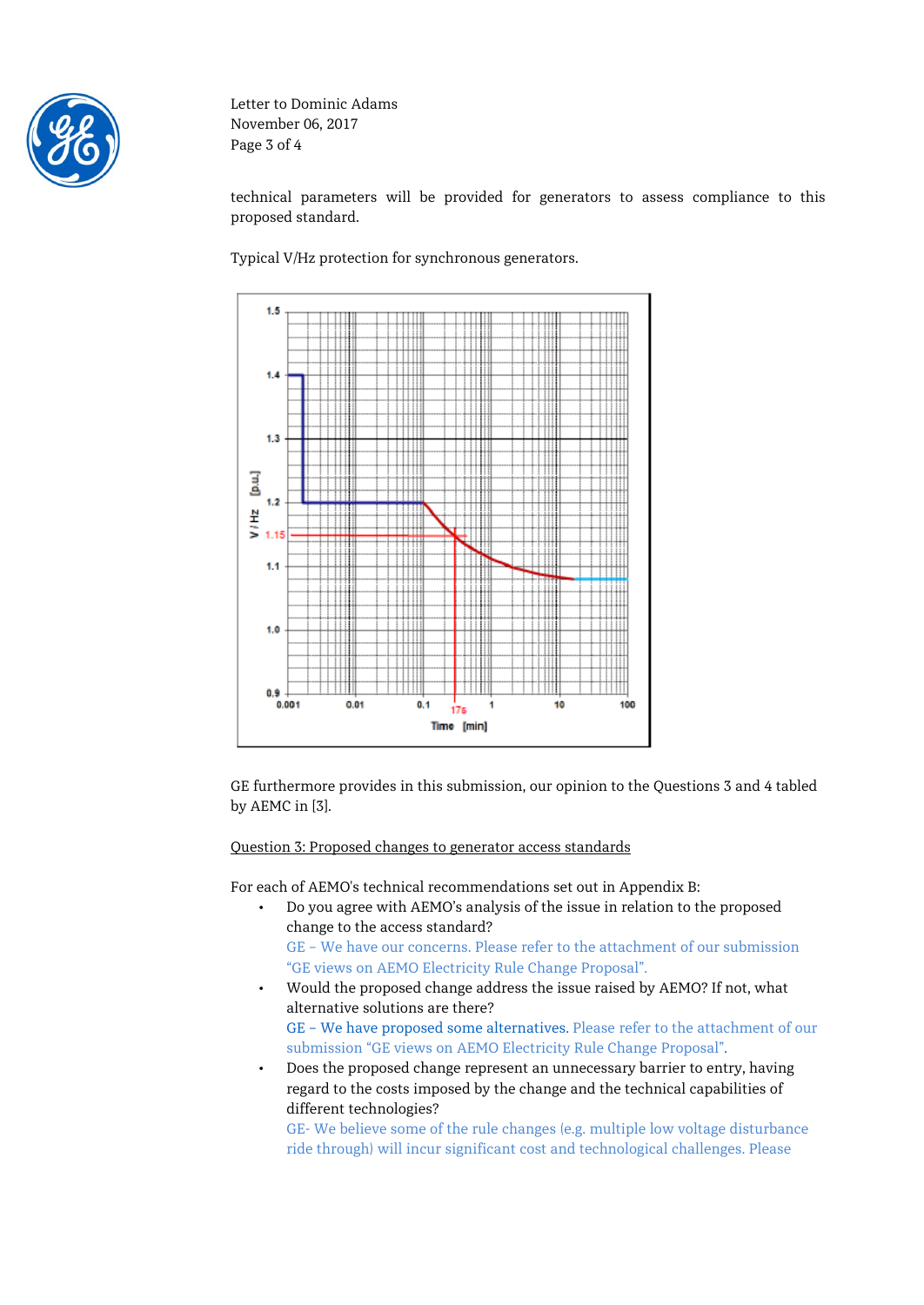

refer to the attachment of our submission "GE views on AEMO Electricity Rule Change Proposal".

• Can you provide an indication of the costs associated with the proposed change? GE – To be able to estimate a cost of the rule change it is necessary to understand clearly the requirements proposed. GE's opinion is there are still important technical details that have not be fully addressed in the proposed rule changes.

#### Question 4: System strength access standard

- Do you agree with AEMO's analysis of the issue related to system strength? GE – We have our concerns. Please refer to the attachment of our submission "GE views on AEMO Electricity Rule Change Proposal".
- Would the proposed changes address these issues, particularly in light of the Commission's Managing system fault levels rule change final determination? If not, what alternative solutions are there? GE – We have proposed some alternatives. Please refer to the attachment of our submission "GE views on AEMO Electricity Rule Change Proposal".
- Would the proposed changes relating to system strength represent an unnecessary barrier to entry, having regard to the costs imposed by the change and the technical capabilities of different technologies? GE - We believe system strength also has an impact on multiple low voltage disturbance ride through, rate of change of frequency withstand capability, etc. Therefore, one must consider all these rule changes as a global and not separate issues. Please refer to the attachment of our submission "GE views on AEMO Electricity Rule Change Proposal".

#### **References**

- 1. AEMO ELECTRICITY RULE CHANGE PROPOSAL GENERATOR TECHNICAL REQUIREMENTS, August 2017
- 2. IEEE C37.106 Guide for Abnormal Frequency Protection for Power Generating Plants, 2003
- 3. AEMC CONSULTATION PAPER National Electricity Amendment (Generator Technical Performance Standards) Rule 2017, 19 September 2017

We request AEMC and AEMO to kindly review and take account of our submission and concerns. Please do not hesitate to contact us if you have any queries.

GE looks forward to a fruitful technical discussion and will provide any constructive support wherever feasible.

Yours sincerely,

Orrn Chan

**Kevin Chan** Consulting Engineer, Generator Technology GE Power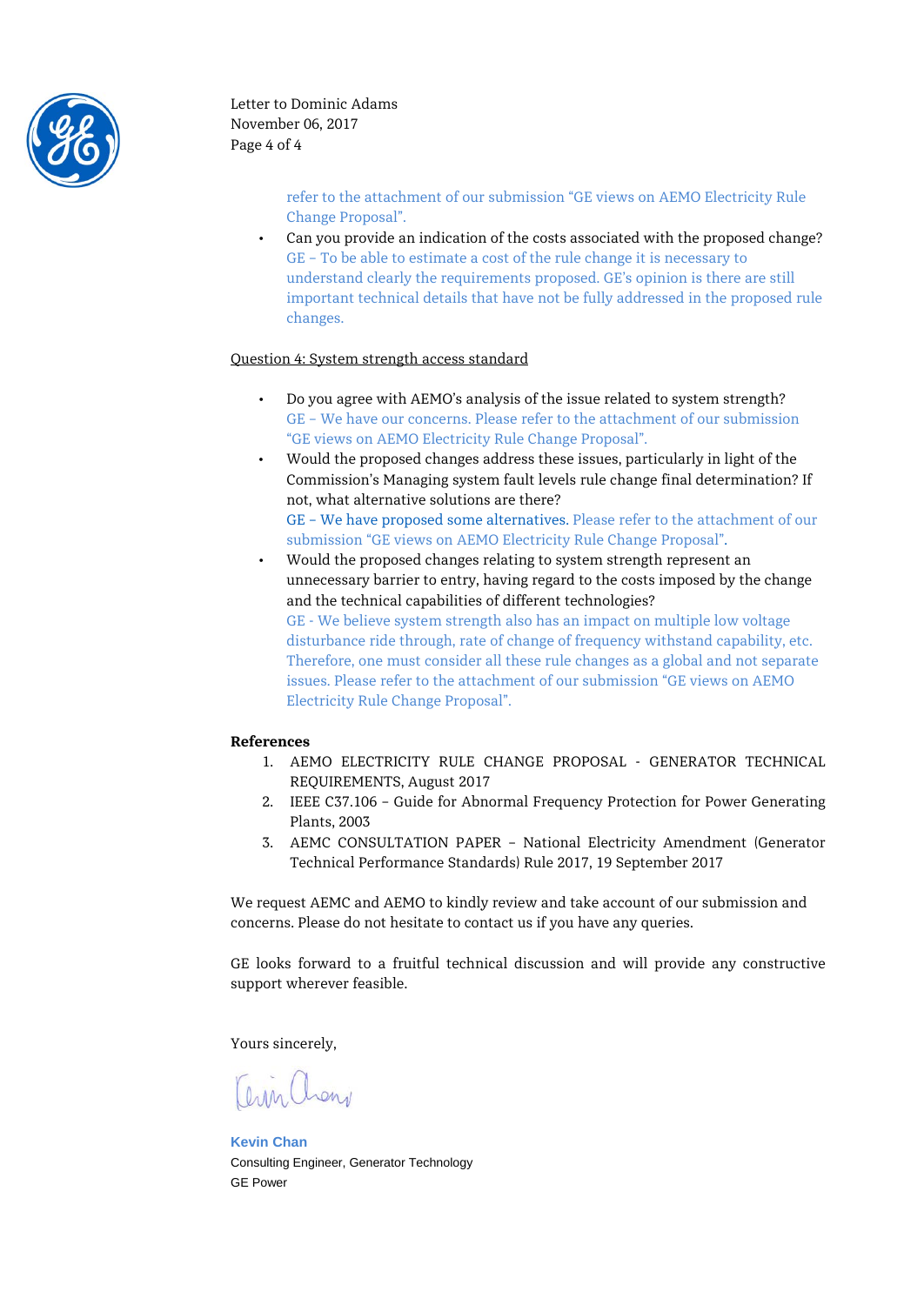

# Project Reference: ERC0222 GE views on AEMO Electricity Rule Change Proposal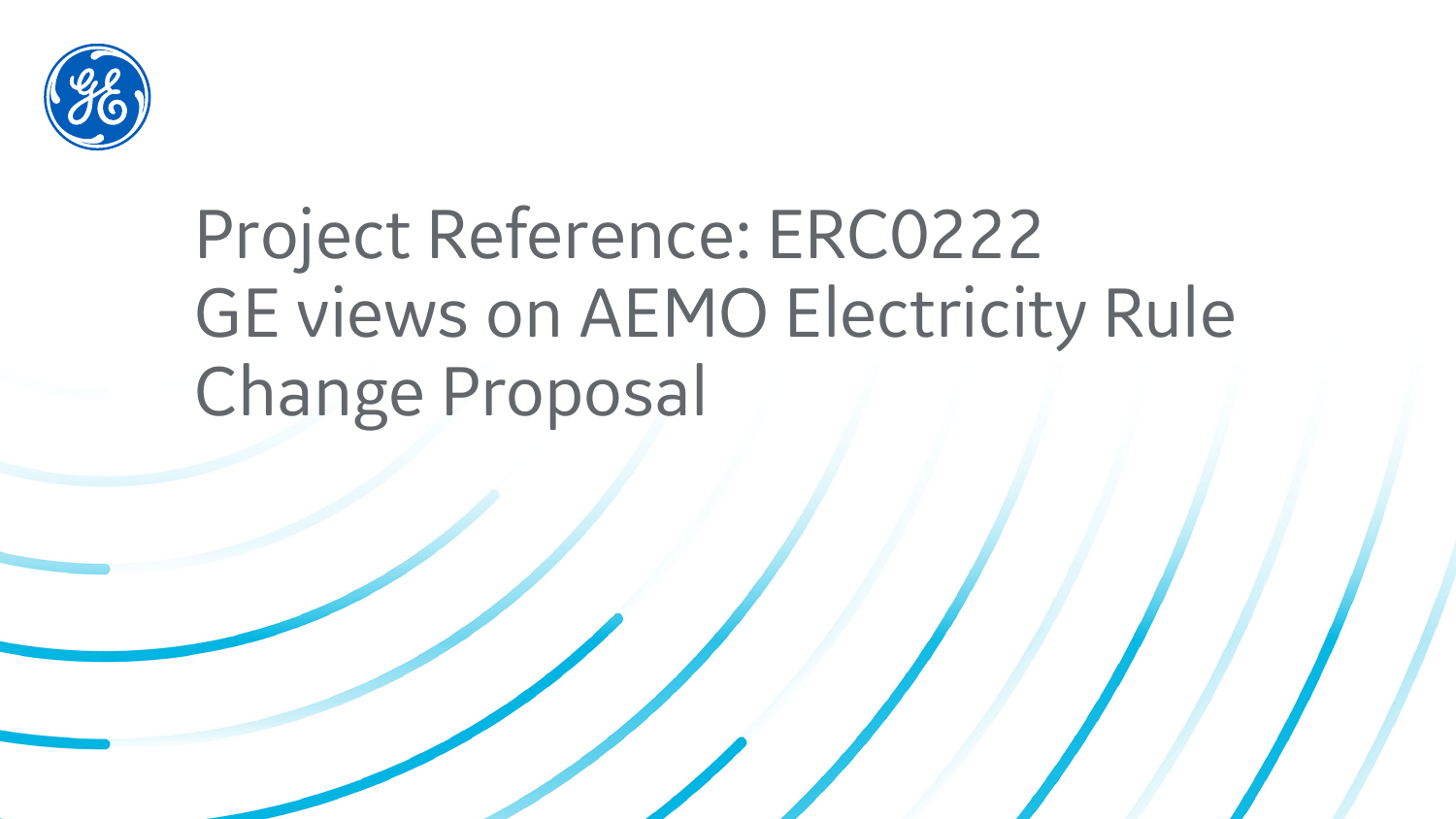### GE - Urgent Technical Concerns

**GE hereafter refers exclusively to the GE Power & Renewable-Hydro businesses**

- ▬ Multiple low voltage disturbance ride-through (MLVDRT)
- **Rate of change of frequency (ROCOF) withstand capability**
- ▬ System strength

### **Will describe today: Issues/ Risks/ Alternatives.**

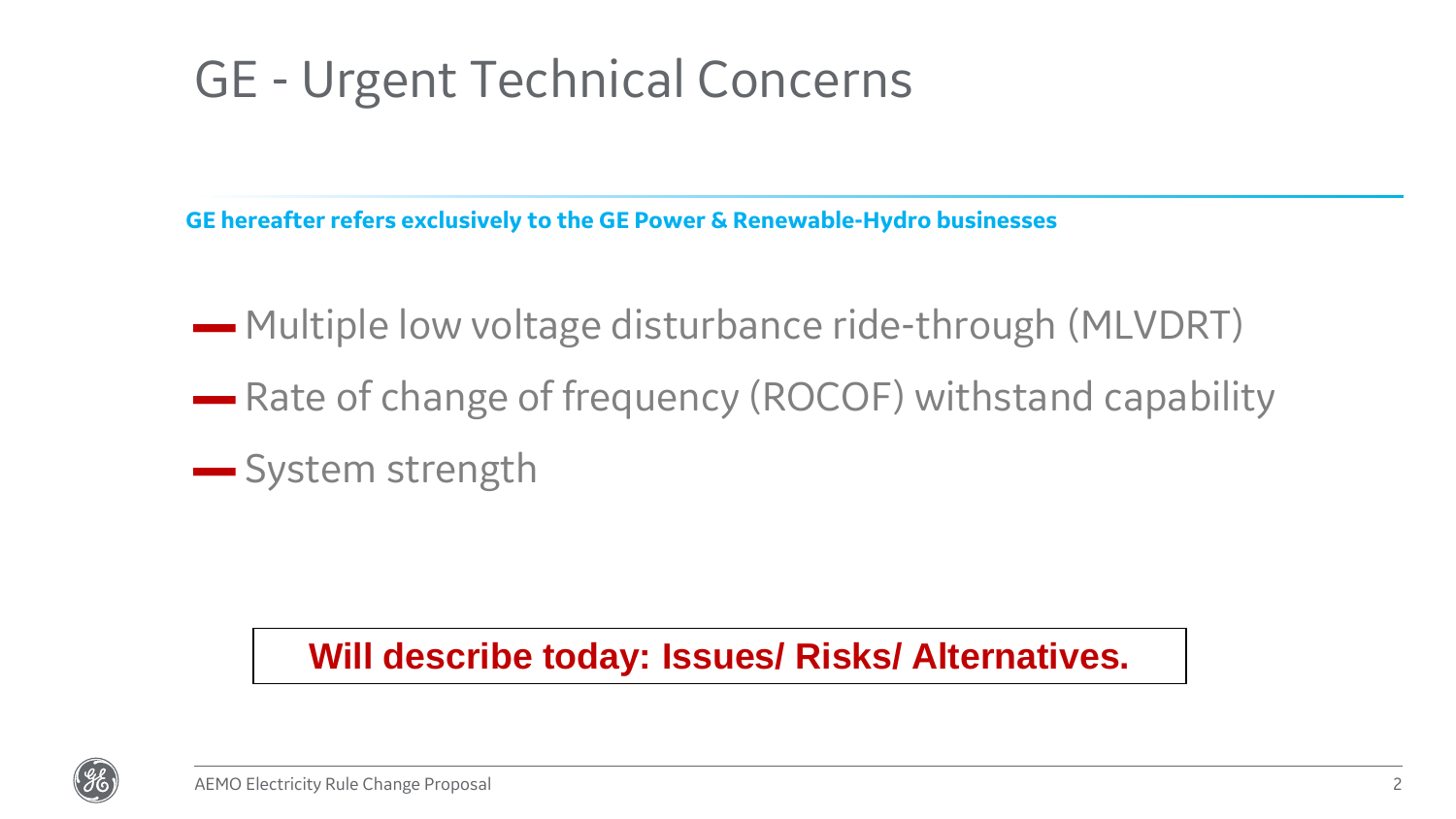# Technical Discussions

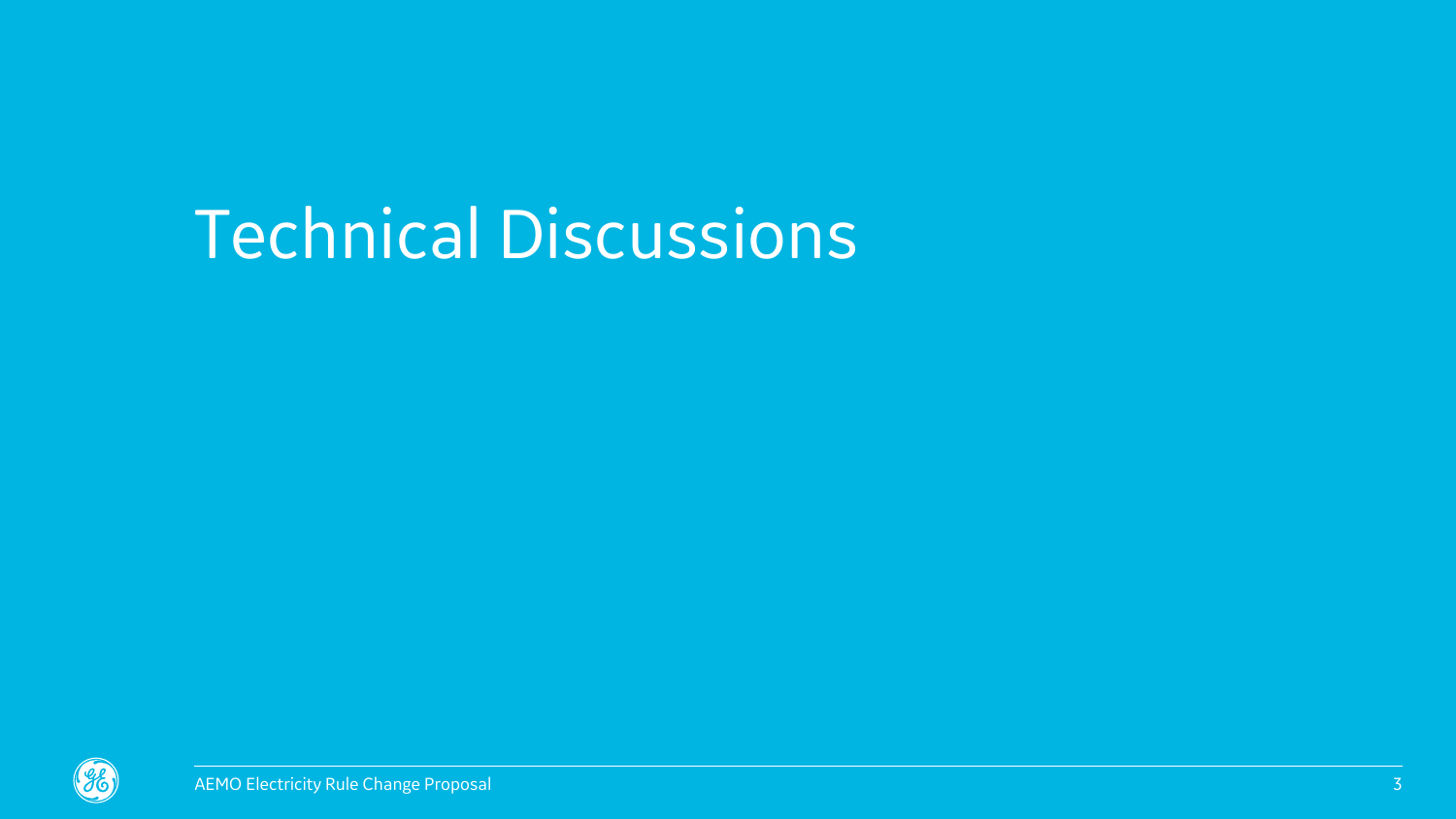### Multiple Low Voltage Disturbance Ride Through **As is**

- Multiple Low Voltage Disturbance Ride Through (MLVDRT) capability as proposed in the Rule Change has not been proposed anywhere in the power industry. No other grid operator has to our knowledge expressed such a need, based on their power infrastructure, grid users and operation guidelines. GE has no operational experience with such requirements on the current fleet of synchronous and non-synchronous power plants.
- Requirements… non-exhaustive, subject to misinterpretation.
- **Risk** MLVDRT profile not defined with a voltage vs time profile as is common in other grid codes.
- Over-redesign of equipment based on unclear requirements only for the Australian energy market.
- To achieve MLVDRT, could result in increase generator short-circuit ratio (increase gen. weight), increase shaft line inertia (weight), increase ceiling factor (modify rotor insulation & exc. transformer)… thus requires **hundreds M€ of development and installation**
- No-type certification possible…Complex dynamic analysis needed for **each project**…and then, what if the results are not satisfactory ?
- **Nearly impossible to test**…if units happen to be damaged (shaft-line) due to the successive cumulative nature of these events, possibly resulting in a major forced-outage. Practically impossible to avoid by design of turbine and generator, and difficult to monitor.

#### **Alternative**

- Keep and define clearly existing requirements.
- Work with manufacturers to find optimum solutions (on generation OR transmission sides)

### **Extreme MLVDRT interpretations violate physics and state-of-the-art. Requirements shall be made technically-consistent**



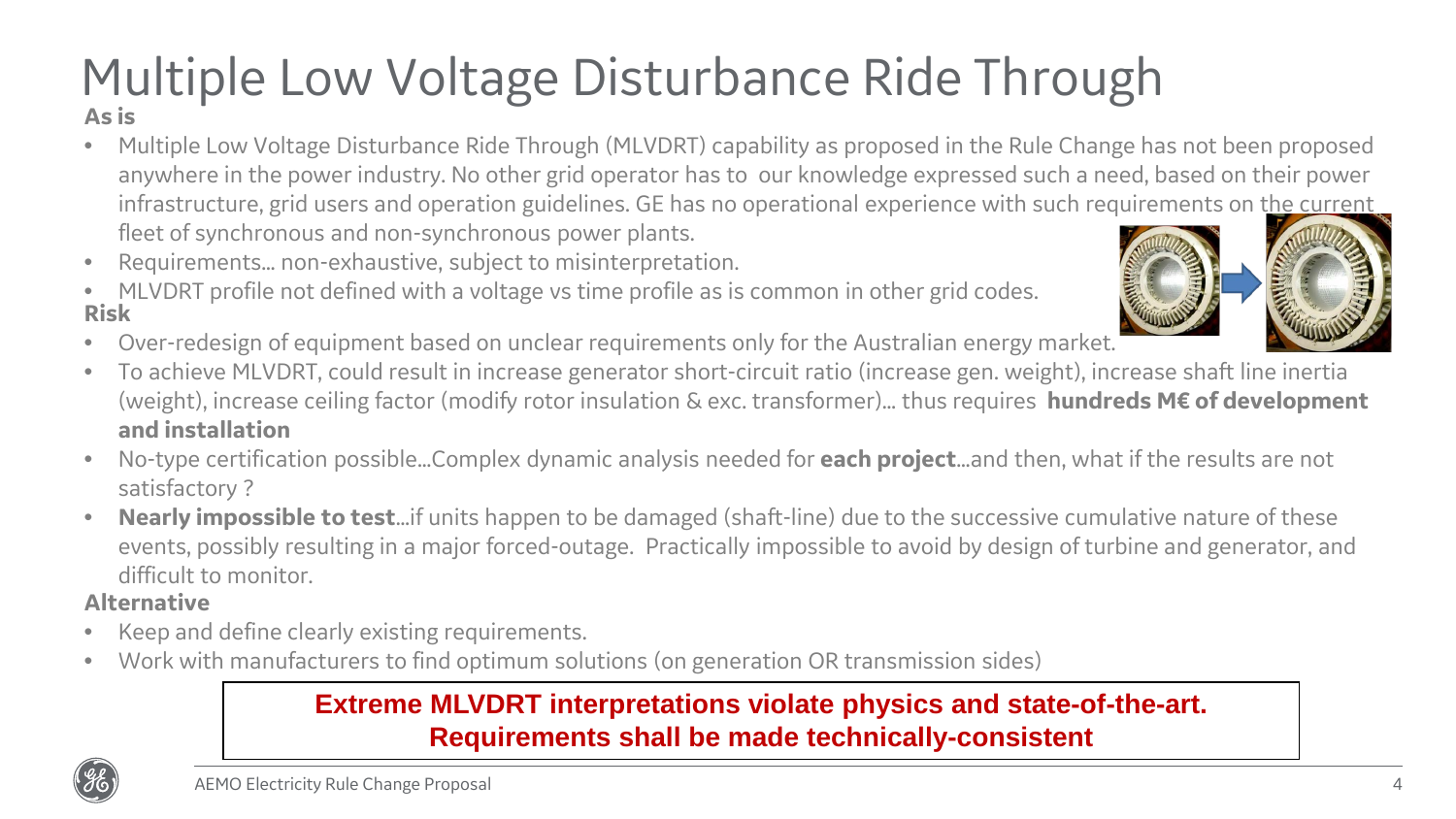### Automatic Access MLVDRT

The automatic access standard is that a generating system and each of its generating units and reactive plant must maintain continuous uninterrupted operation for up to 15 voltage disturbances in any 5-minute period causing the connection point voltage to drop below 90% of normal voltage for a total duration of 1,800 milliseconds.

- AEMO:
- Define the voltage-time curves referenced by the automatic access standard.
- Define in detail, the type of fault  $(3, 2 \text{ or } 1\phi)$ , fault duration and the number of faults. (see diagram right).
- Define pre-fault condition and post-fault condition.



**AEMO could define conditions that cannot be fulfilled with present status-of-theart synchronous generating systems**

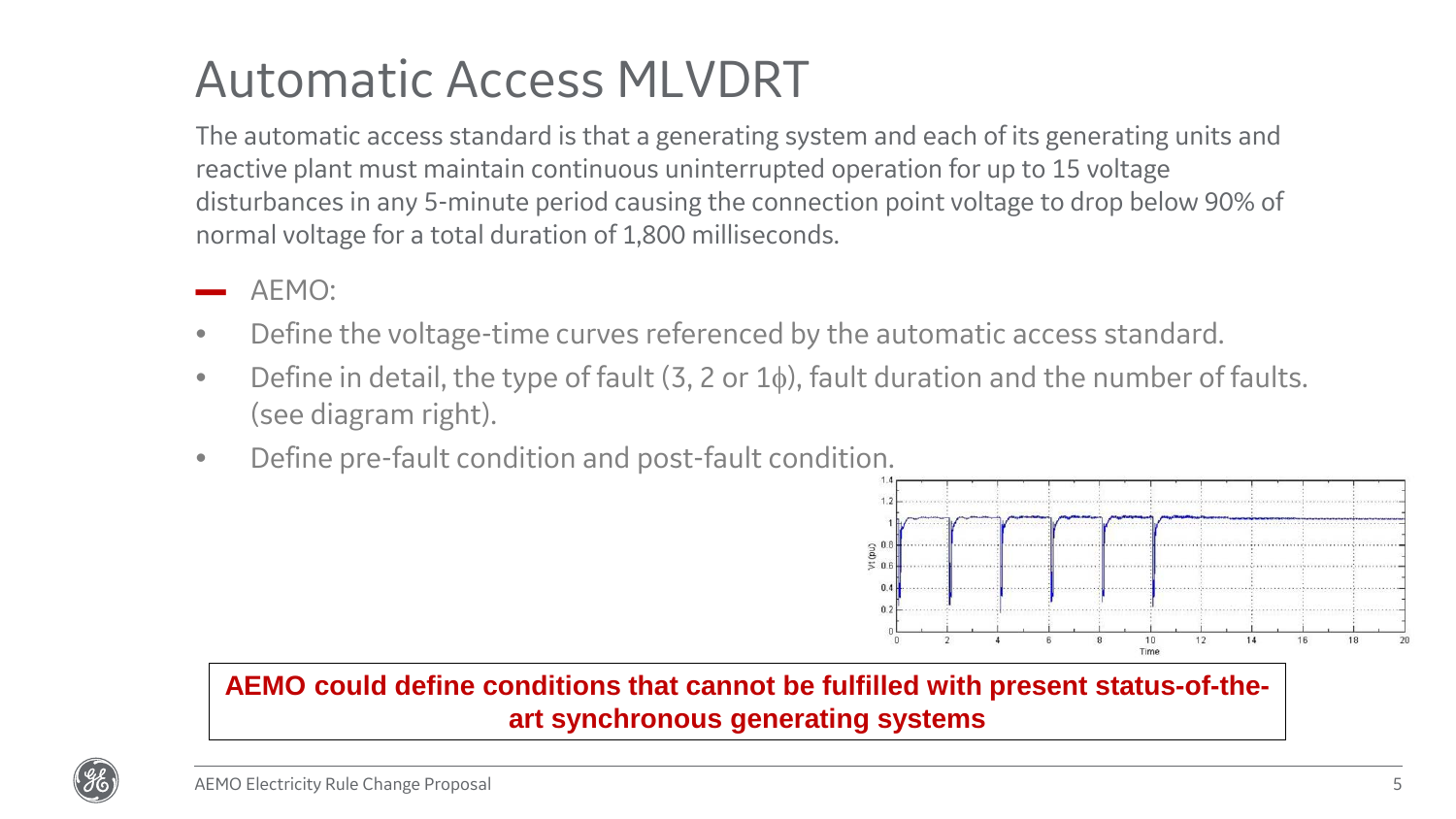## Factors influencing LVDRT capabilities

#### **Typical External Conditions that impact LVDRT Capabilities**

- **Short-circuit Power (Scc) of the Grid:**
	- The weaker the strength, the lower the capacity of the generating group to fault ride through. Scc value has a very strong influence on the capacity of LVDRT, for example on weak grid or MV system. A low Scc can also lead to steady-state stability limits to be reached.
- **The maximum active power output of the power plant:** The higher the plant output, the lower the LVDRT capability.
- **The operating power factor of the PGM as pre-fault condition:** Operating in leading power factor lowers the LVDRT capability. When the generating unit is running under-excited (leading power factor and eventual low voltage condition) its fault ride through capability is much reduced.

### **MLVDRT capability are significantly affected by external conditions beyond the OEM control.**

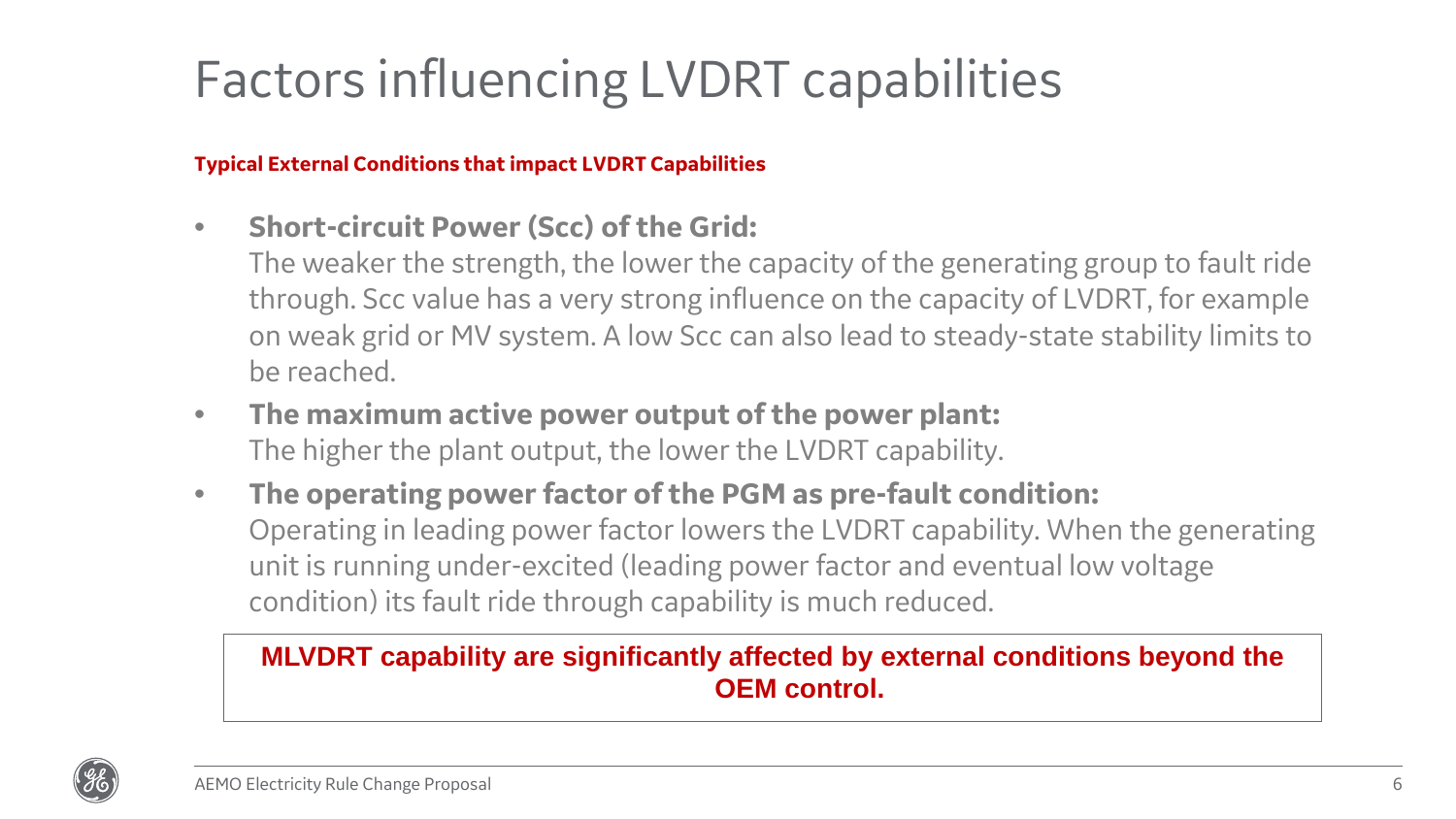## Factors influencing LVDRT capabilities

**Typical Generator Internal Conditions that impact LVDRT Capabilities**

- **Short Circuit Ratio of the Generator:**
	- Increasing short circuit ration of the generator means a complete redesign with increase weight of the generator by up to 35% or more. The cost of redesign would be substantial.
- **Rotor Inertia:**

Increasing rotor inertia means a redesign and increase in weight and dimensions. The cost of redesign would be substantial. It would be impossible for aero-derivative turbines to match the requirements.

### • **Excitation Ceiling Factor:**

Increasing the ceiling factor has an impact on rotor insulation and excitation transformer. The cost of redesign of rotor insulation would be substantial.

### **MLVDRT of up to 1800ms on non-exhaustive boundary conditions would be near impossible to meet on current state-of-the-art of synchronous generating systems.**

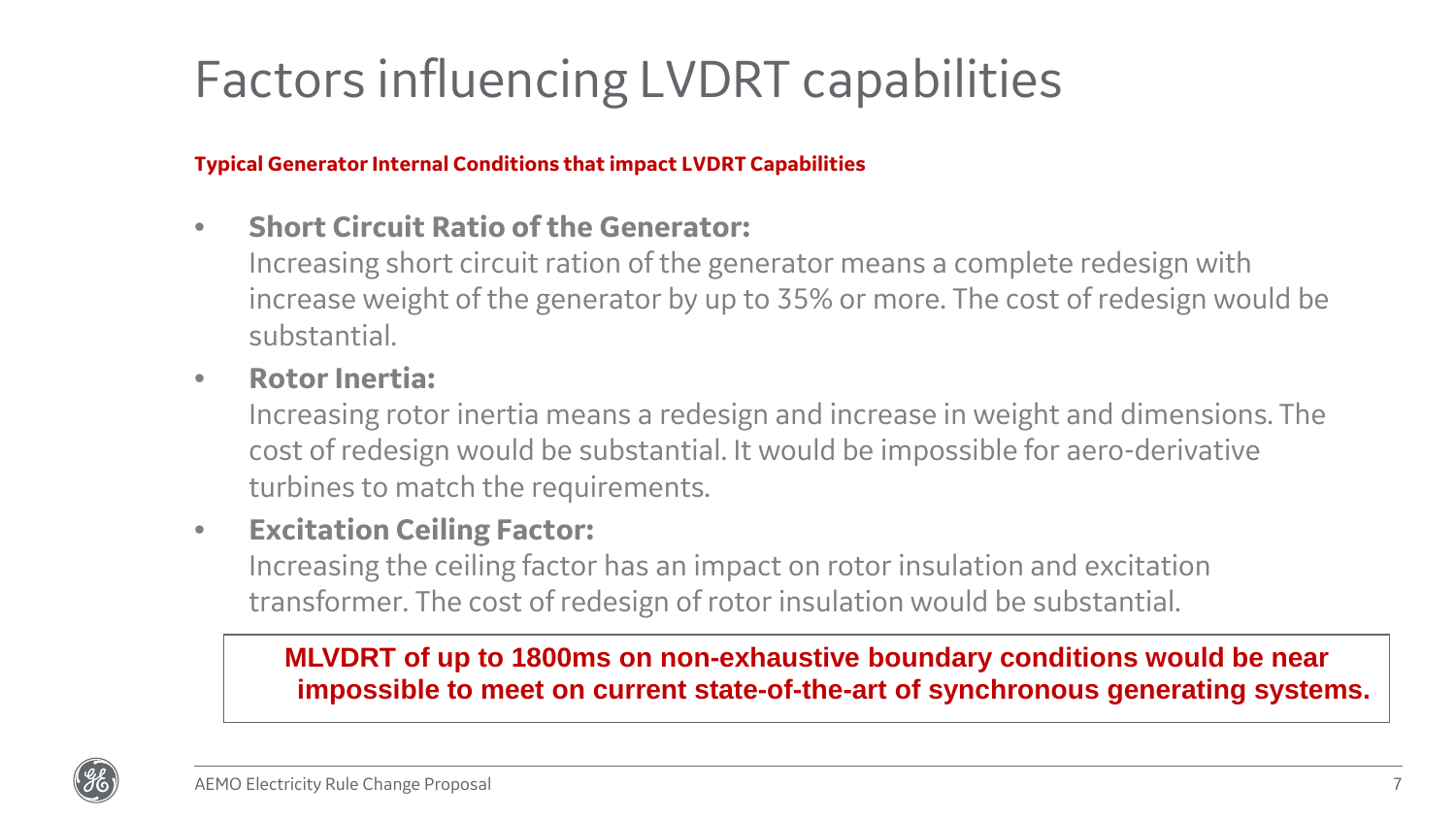### GE Proposal

▬ **MLVDRT curve(s) to be defined and used as reference for simulation** Requirements for simulation against detailed voltage-time profiles and related results can be used as a mean to check/keep and define clearly existing requirements for a specific point of connection. A case by case assessment is a necessity. Protection against damage of the shaft-line must also take precedence as this is a safety issue.

Shaft integrity assessment would be similar in scope as line auto-reclosing investigation to ascertain the magnitude of shaft torsional experienced during the events are within the mechanical design of the generating unit.

▬ **Work with manufacturers to find optimal solutions (on generation OR transmission sides)**

Manufacturers clearly understand the need for a stable and reliable transmission and distribution system.

Manufacturers are absolutely on board on finding solutions and tackle realistic challenges based on reliable technologies. Manufacturers can provide reliable technical solutions.

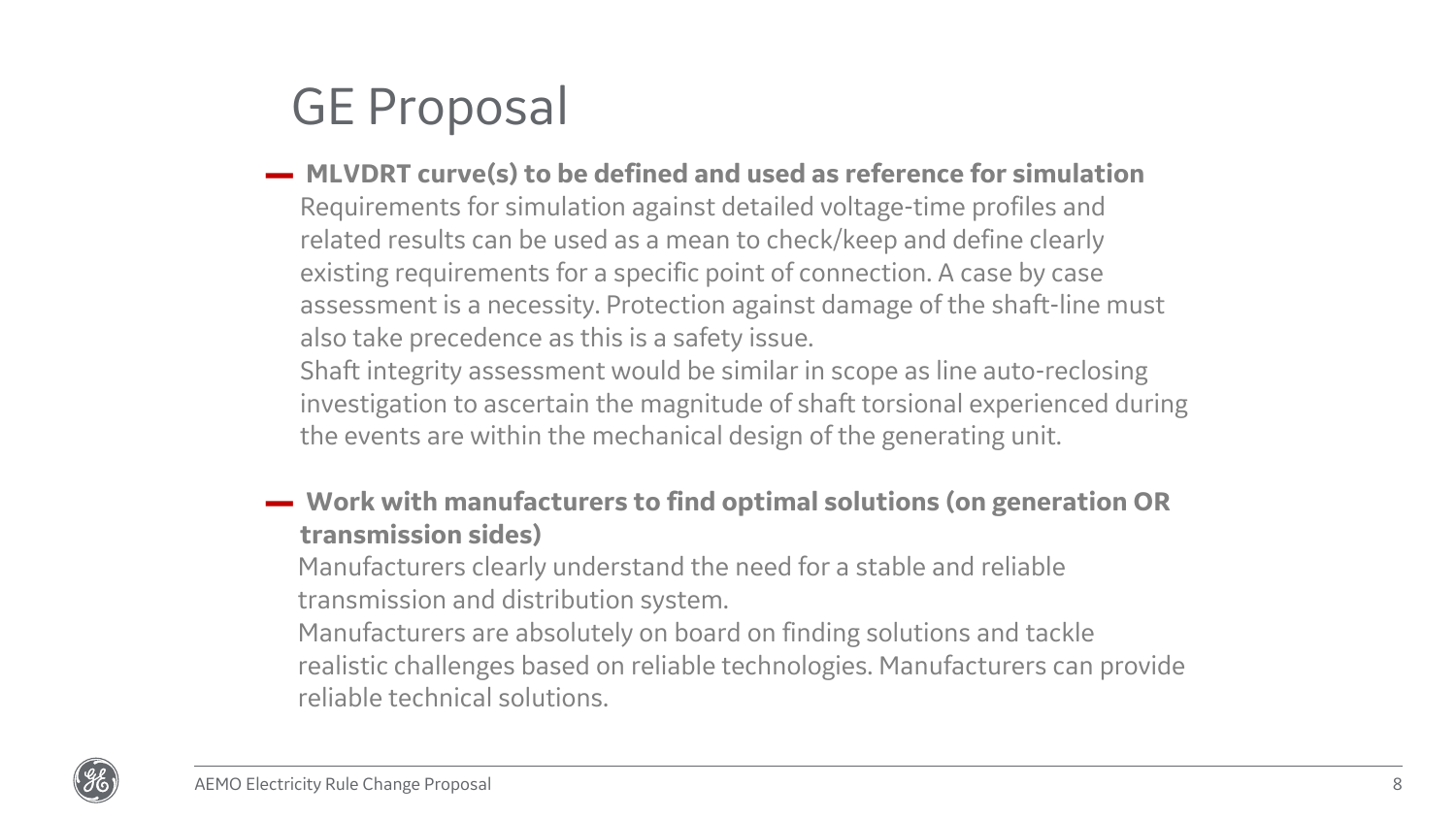# Rate of change of frequency withstand capability

#### **As is**

- Requirements… non-exhaustive, subject to misinterpretation.
- ROCOF profile not defined with a frequency vs time profile.

#### **Risk**

- Over-redesign of equipment based on unclear requirements
- Possible instability issues causing unit to trip
- No-type certification possible…Complex dynamic analysis needed for **each project**…and then, what if the results are not satisfactory ?
- **Nearly impossible to test**…if units happen to be damaged (shaft-line), will impact generation capacity and incur long downtime.

#### **Alternative**

- Reasonable ROCOF values close to those proposed by EirGrid Ireland.
- Work with manufacturers to find optimum solutions (on generation OR transmission sides)

#### **High ROCOF withstand capability must consider the current state-of-the-art of synchronous generating systems.**

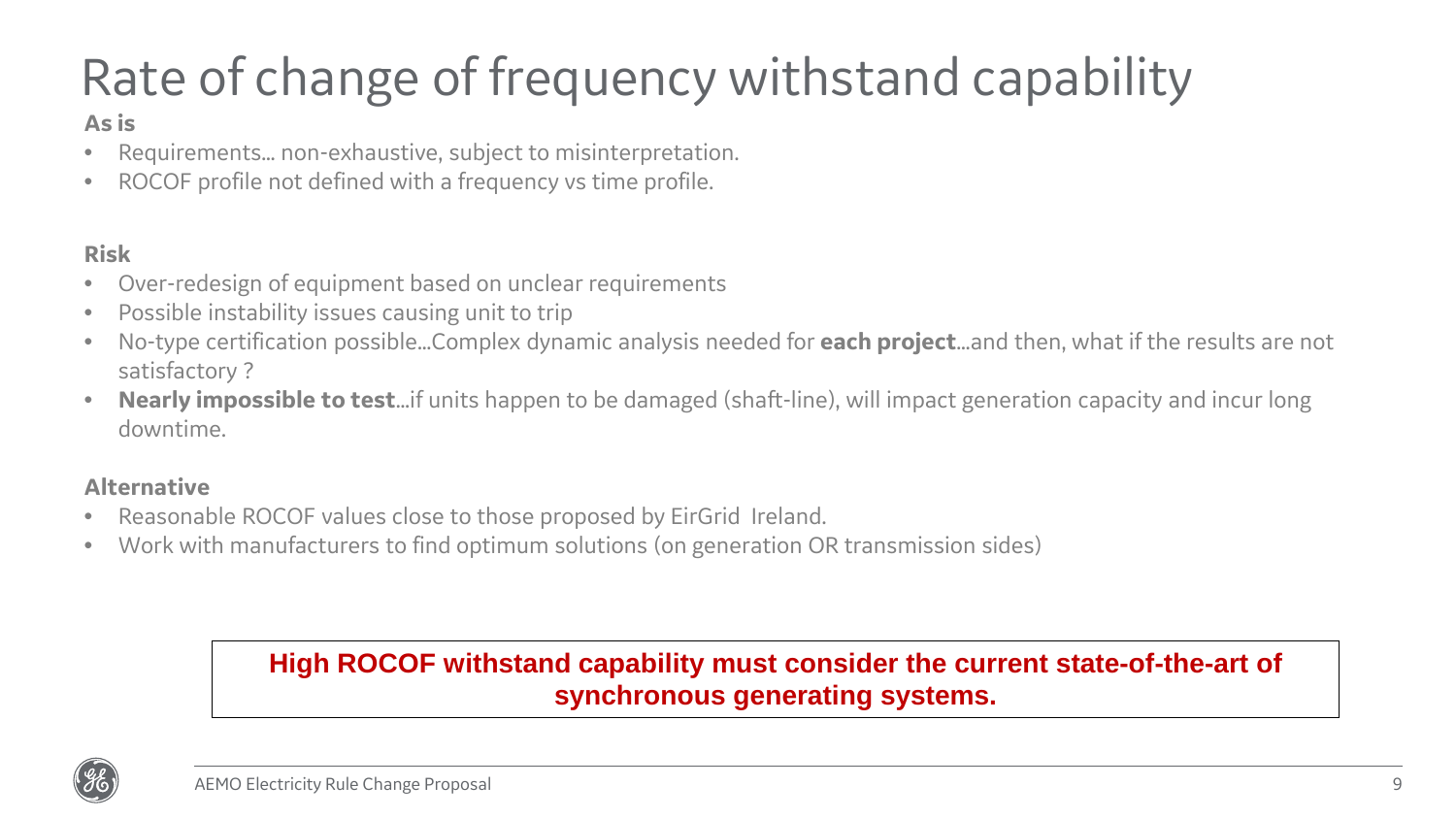### Automatic Access ROCOF

Automatic access standard : ±4 Hz/s for 250 milliseconds and ±3 Hz/s for 1 second

AEMO:

- Define the frequency-time curves referenced by the automatic access standard. See proposals on next slide.
- Define pre-fault condition and post-fault condition.

#### **AEMO could define conditions that cannot be fulfilled with present state-of-theart synchronous generating systems.**

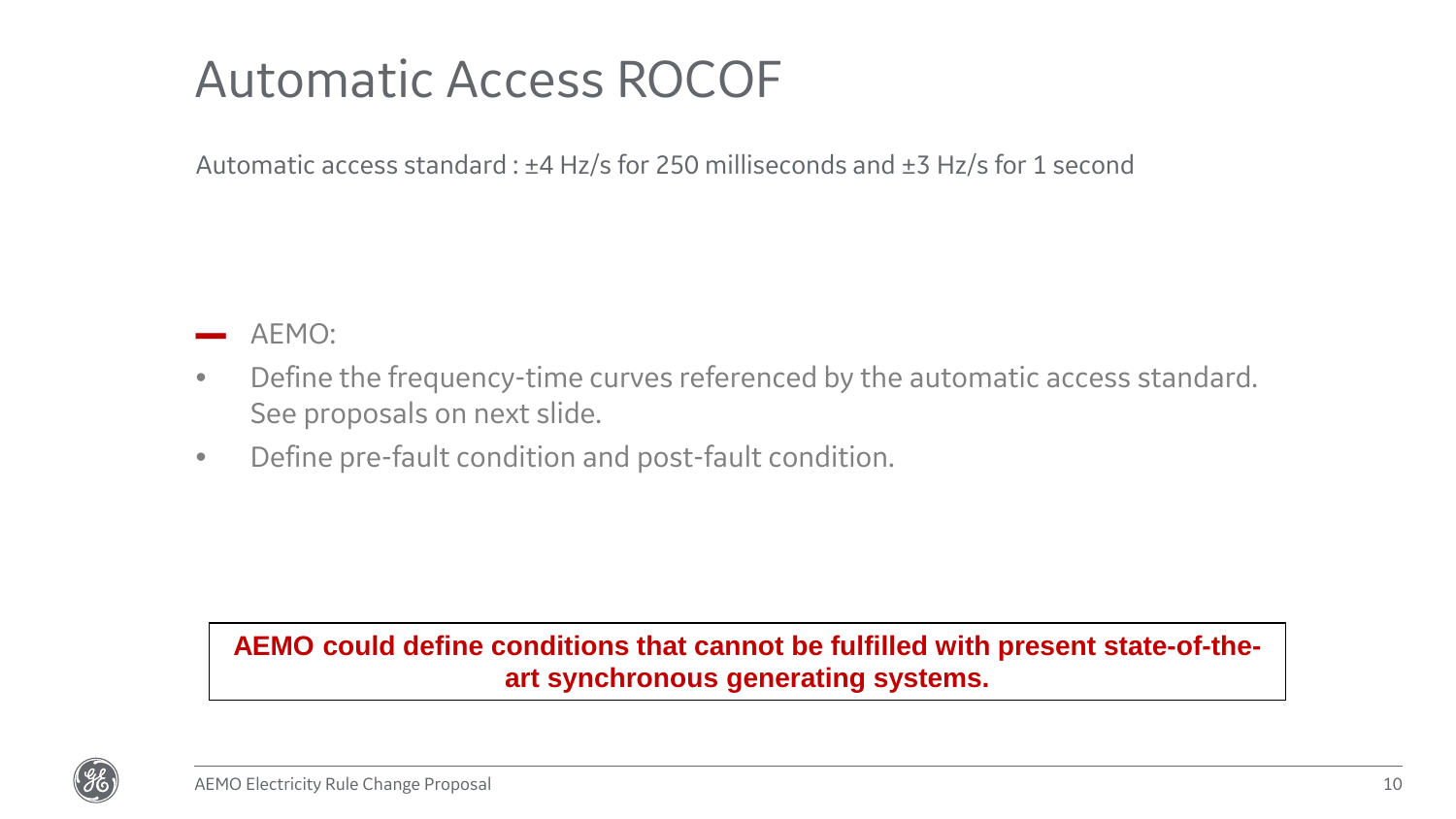### ROCOF requirements

AEMO to define:

Measurement conditions for the RoCoF value (see diagram left)

Expected wave shape(s) of the frequency excursion (see diagram right)





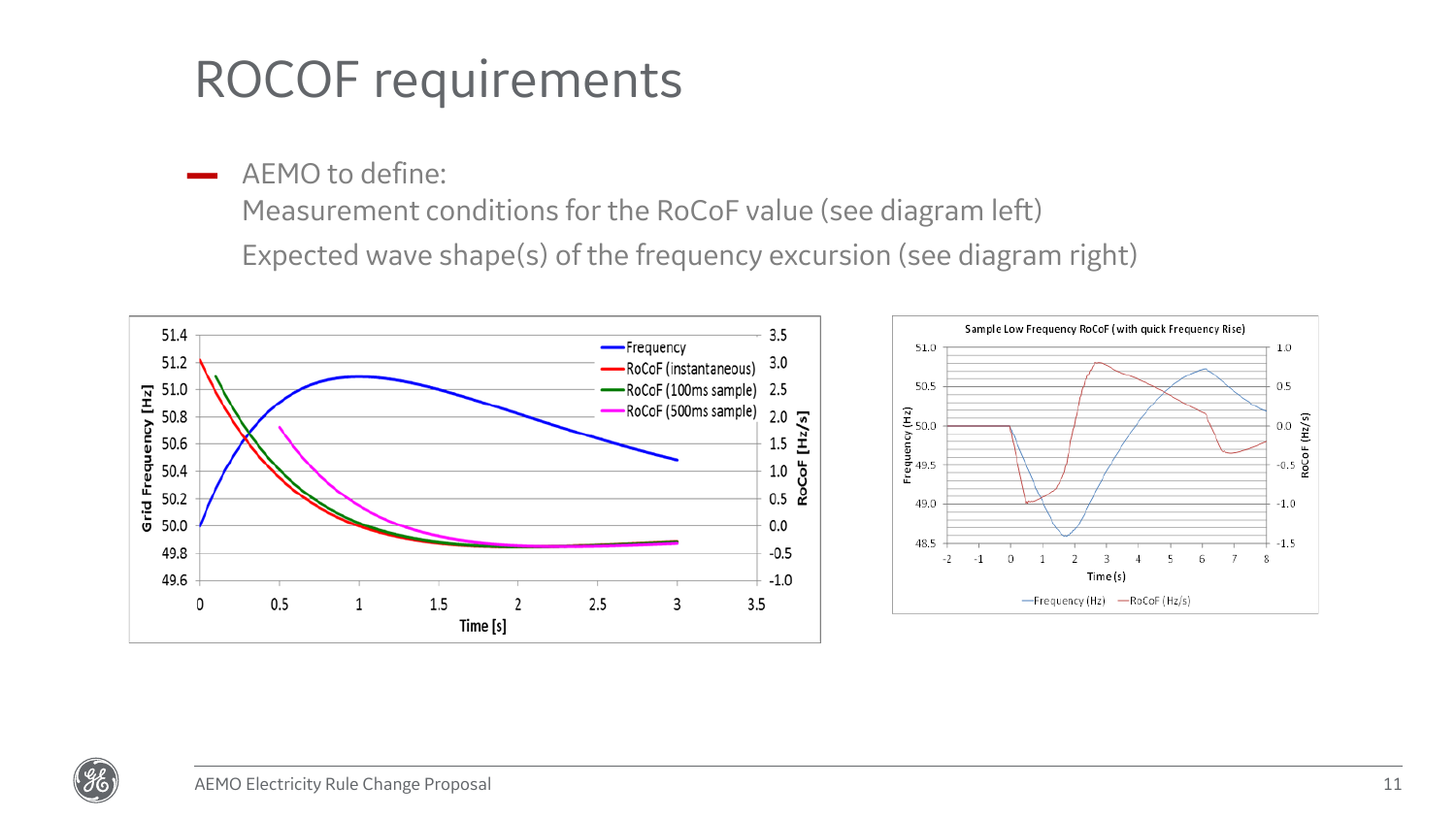## ROCOF – Effects on synchronous generator

ROCOF general evaluation by simplified representation:

- Frequency changes with constant gradient  $\rightarrow$  immediate power step (inertial response) request at generator terminals.
- Step is deceleration or acceleration power of shaft line
- Negative frequency gradients are critical:
	- $\rightarrow$  generator load angle increase
	- $\rightarrow$  exported power increase

#### **High ROCOF values can result in the unit pole-slipping.**

| Rate of Change of<br>Frequency | Resulting immediate Power Step $\Delta P$<br>(example, typical GT single drive shaft train) |
|--------------------------------|---------------------------------------------------------------------------------------------|
| $0.5$ Hz/s                     | 17.5 %                                                                                      |
| $1.0$ Hz/s                     | 35 %                                                                                        |
| $2.0$ Hz/s                     | 70 %                                                                                        |
| $3.0$ Hz/s                     | 105 %                                                                                       |
| $4.0$ Hz/s                     | 140 %                                                                                       |



#### Generator inertial response

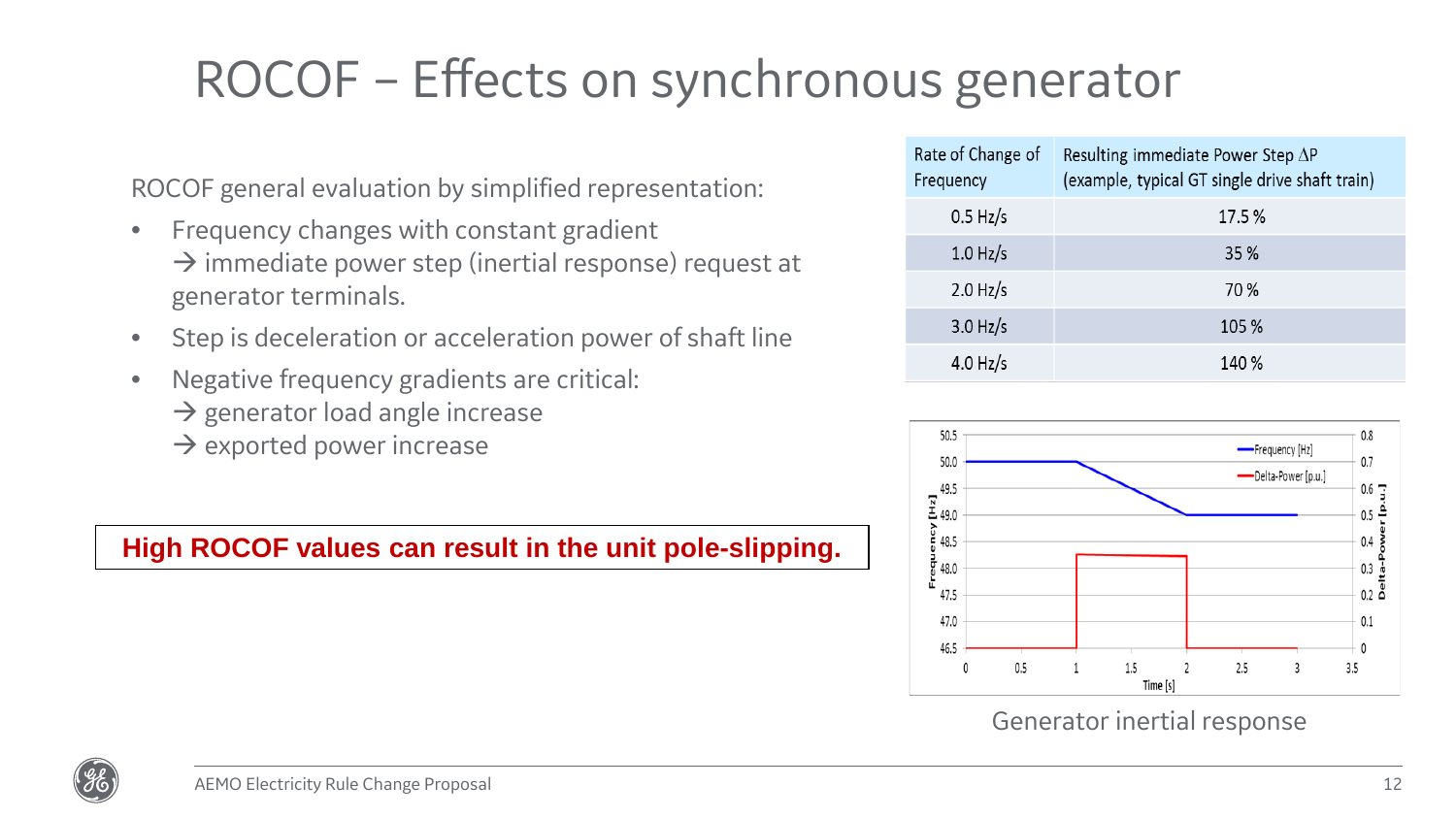### GE Proposal

- ▬ **ROCOF profile(s) to be defined and used as reference for simulation** Requirements for simulation against the detailed frequency-time profiles and related results can be used as a mean to check/keep and define clearly existing requirements for a specific point of connection. A case by case assessment is a necessity. Both transient stability and shaft integrity issues must be addressed. Protection against out-of-step operation and damage of the shaft-line must also take precedence as this is a safety issue.
- ▬ **Consider reasonable ROCOF withstand capability**

As in the case of EirGrid, a value of 1 Hz/s measured over 500ms could be considered. If higher values are needed, then these should be justified with a detailed study.

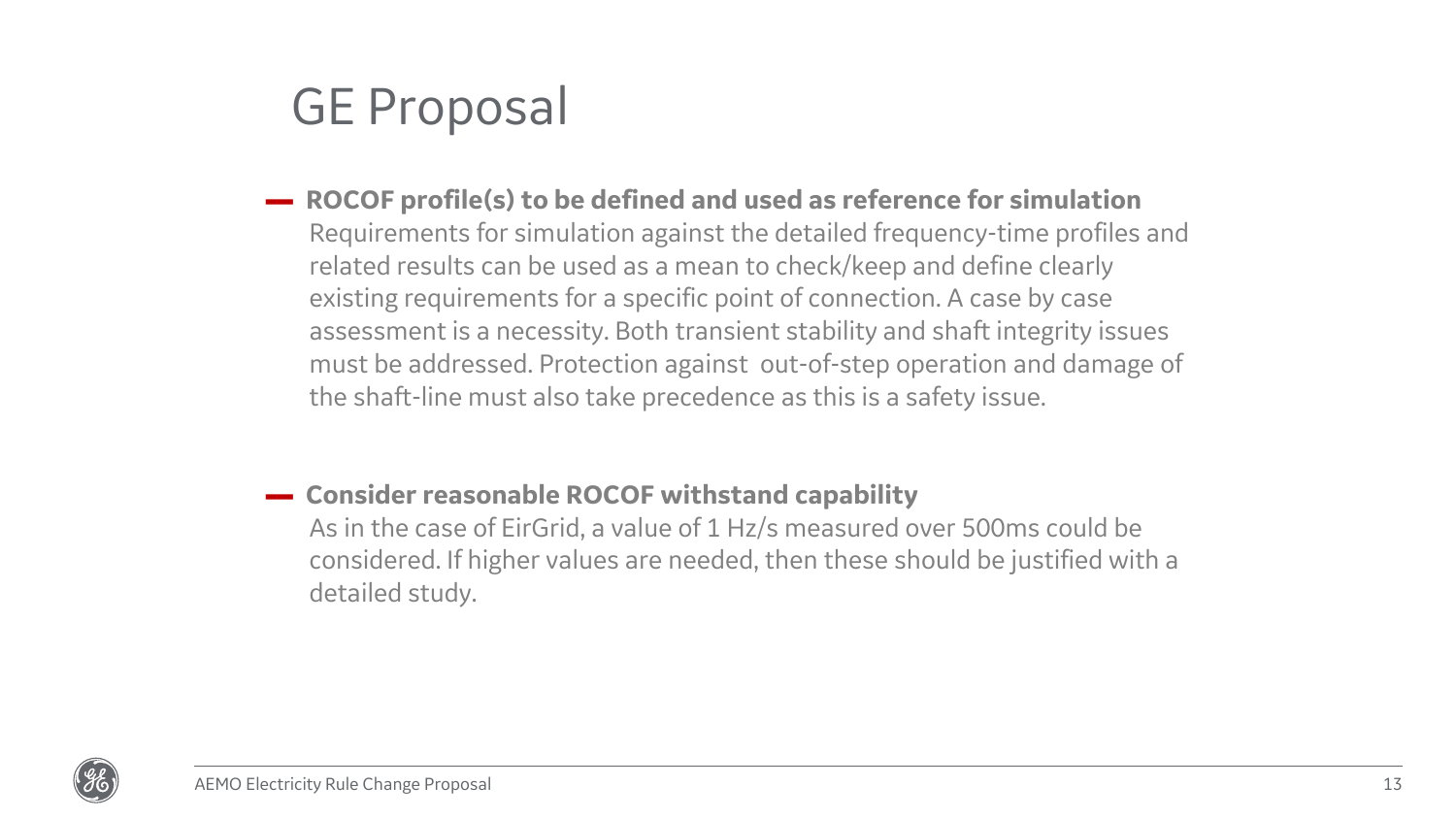## System Strength

#### **As is**

- Only a minimum access standard is defined. What is foreseen as the automatic access standard.
- ESCOSA requires a value of 1.5.

#### **Risk**

- As discussed above, MLVDRT, ROCOF withstand capabilities, for example are dependent on system strength. As system strength changes with the generation mix, the difficulty would be to maintain these withstand capabilities in a future where system strength are declining significantly.
- A low system strength may result in steady-state stability limits to be reached for synchronous generating systems.
- A low system strength also will impact the power transfer capability and reduces the synchronizing torques of generating systems leading to increase risk of transient stability issues.

#### **Alternative**

• Ensure that users capability and system operation rules maintain a sufficient system strength level, e.g. via synchronous compensation, additional interconnection or tie-lines where it is needed.

#### **Withstand capabilities such as MLVDRT and ROCOF are dependent on system strength.**

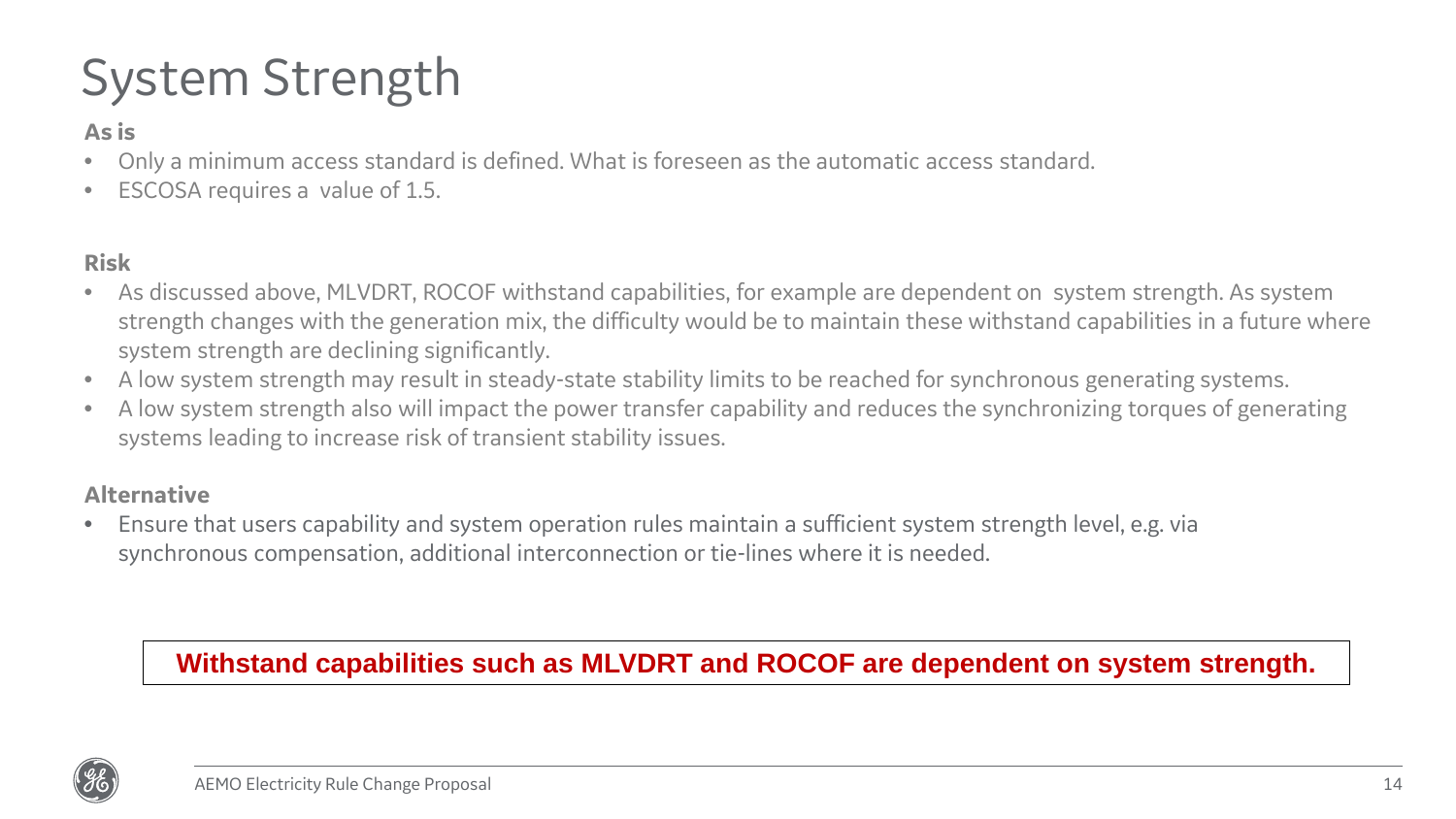## Minimum Access System Strength

The minimum access standard is a generating system and each of its generating units must be capable of continuous uninterrupted operation for any short circuit ratio to a minimum of 3.0 at the connection point

- AFMO:
- A clear and consistent definition of short circuit ratio that is applicable for asynchronous and synchronous generating systems. GE has previously proposed the composite short-circuit ratio (CSCR) for wind farms.
- Clearly state that a value of no lower than 3 will be applied. Coordinate with ESCOSA to agree on a minimum value of 3.
- If this value impacts the MLVDRT, ROCOF or other disturbance withstand capability requirements, then some guideline should be proposed on how to address this requirement.

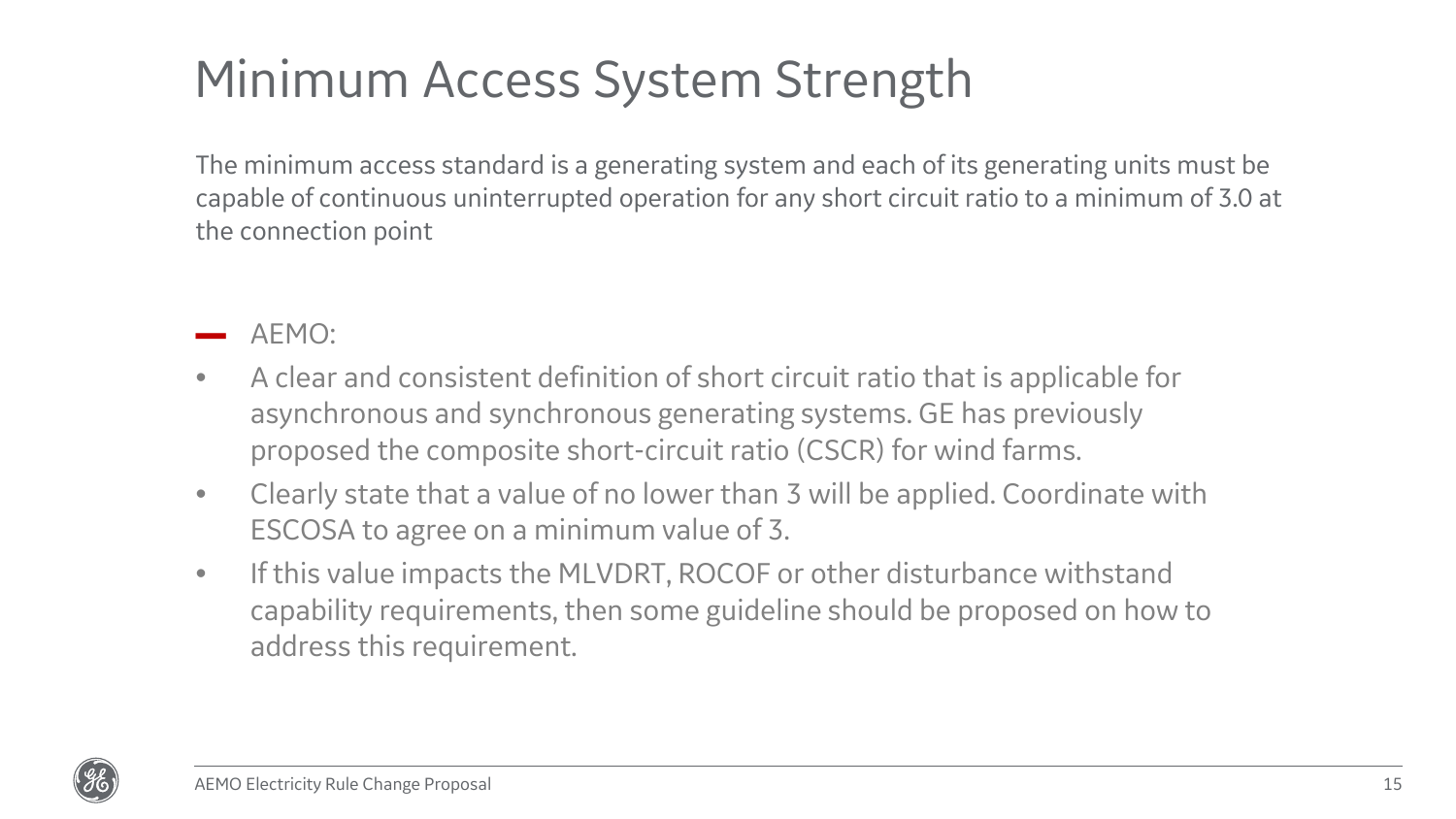### GE Proposal

#### ▬ **Minimum system strength to be defined**

A clear and consistent definition of short circuit ratio that is applicable for asynchronous and synchronous generating systems. A value of not lower than 3 should be adhered to be applied for all Australia.

- ▬ **Consider the impact on disturbance ride through performance** Work with manufacturers to ensure that the present state-of-the-art power generating units are capable of operating with the defined system strength and provide guidelines if there is a mismatch in performance.
- ▬ **Consider reinforcing the power system** Reinforce the transmission system with further interconnections and improve network reliability, this will increase system strength and lower the probability of system separation (islanding).